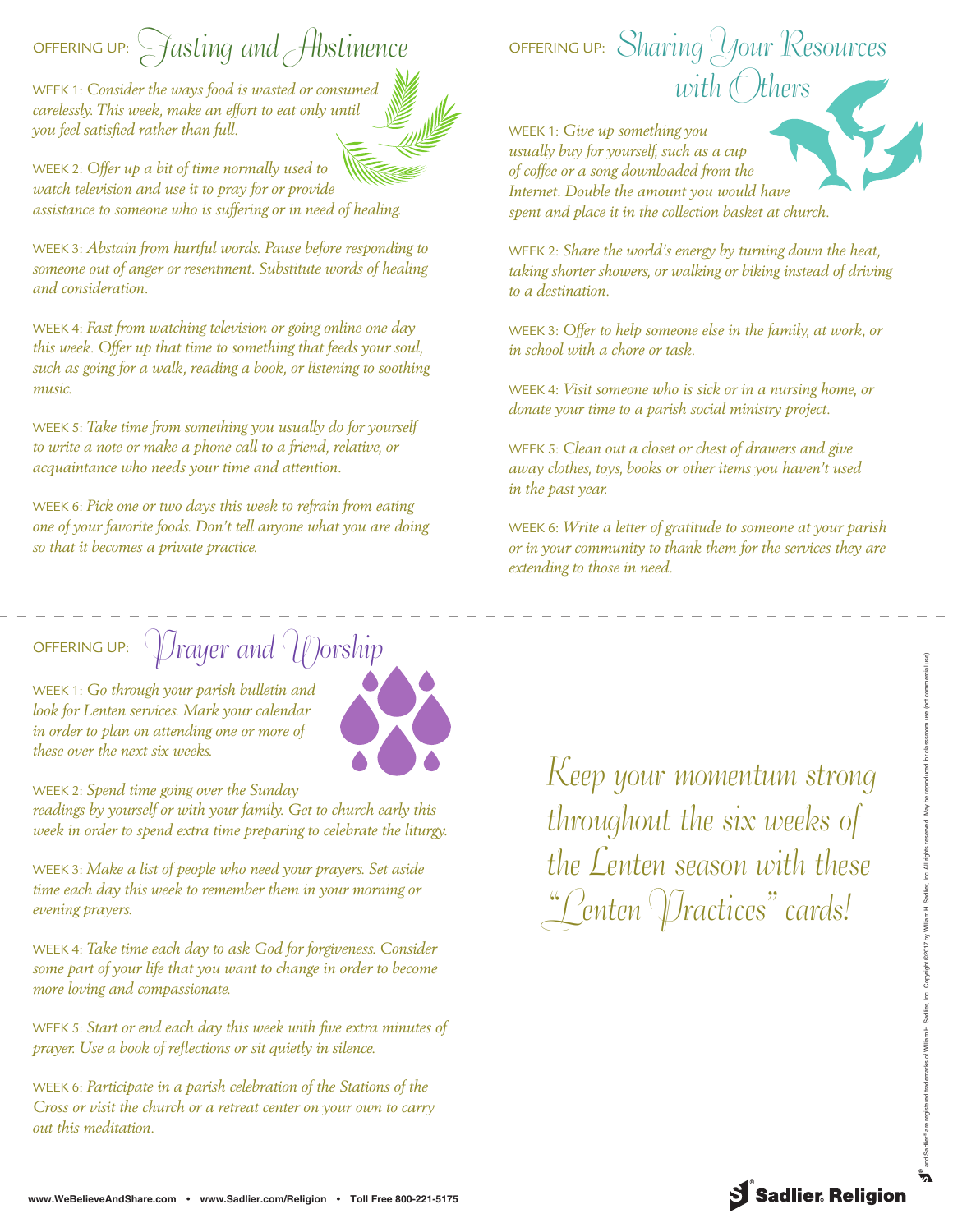

OFFERING UP:

Fasting and Abstinence

- WEEK 1: *Consider the ways food is wasted or consumed carelessly. This week, make an effort to eat only until you feel satisfied rather than full.*
- WEEK 2: *Offer up a bit of time normally used to watch television and use it to pray for or provide assistance to someone who is suffering or in need of healing.*

WEEK 3: *Abstain from hurtful words. Pause before responding to someone out of anger or resentment. Substitute words of healing and consideration.*

- WEEK 4: *Fast from watching television or going online one day this week. Offer up that time to something that feeds your soul, such as going for a walk, reading a book, or listening to soothing music.*
- WEEK 5: *Take time from something you usually do for yourself to write a note or make a phone call to a friend, relative, or acquaintance who needs your time and attention.*
- WEEK 6: *Pick one or two days this week to refrain from eating one of your*  favorite foods. Don't tell anyone what you are doing so that it *becomes a private practice.*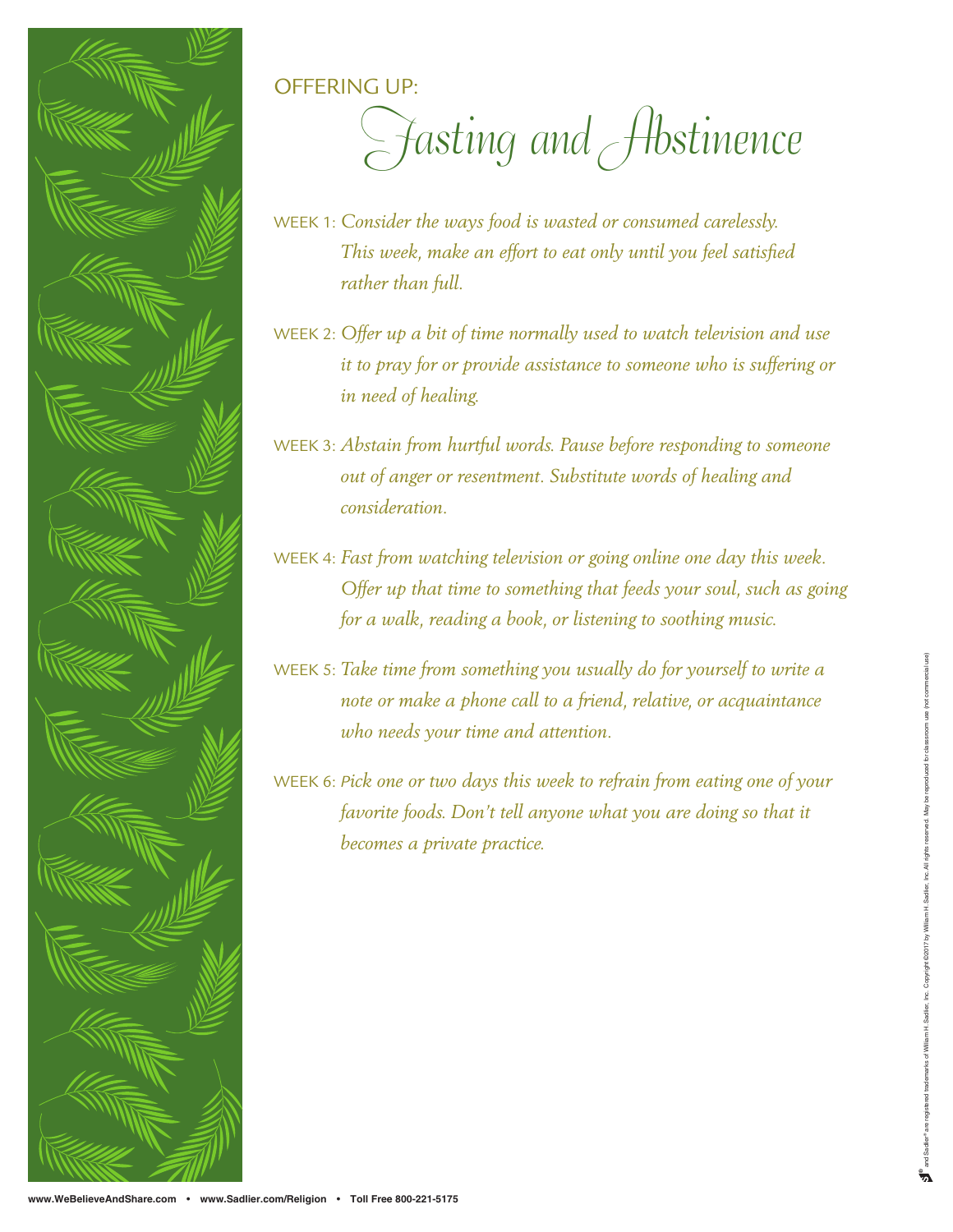

OFFERING UP:

## Sharing Your Resources with Others

WEEK 1: *Give up something you usually buy for yourself, such as a cup of coffee or a song downloaded from the Internet. Double the amount you would have spent and place it in the collection basket at church.*

WEEK 2: *Share the world's energy by turning down the heat, taking shorter showers, or walking or biking instead of driving to a destination.*

WEEK 3: *Offer to help someone else in the family, at work, or in school with a chore or task.*

WEEK 4: *Visit someone who is sick or in a nursing home, or donate your time to a parish social ministry project.*

WEEK 5: *Clean out a closet or chest of drawers and give away clothes, toys, books or other items you haven't used in the past year.*

WEEK 6: *Write a letter of gratitude to someone at your parish or in your community to thank them for the services they are extending to those in need.*